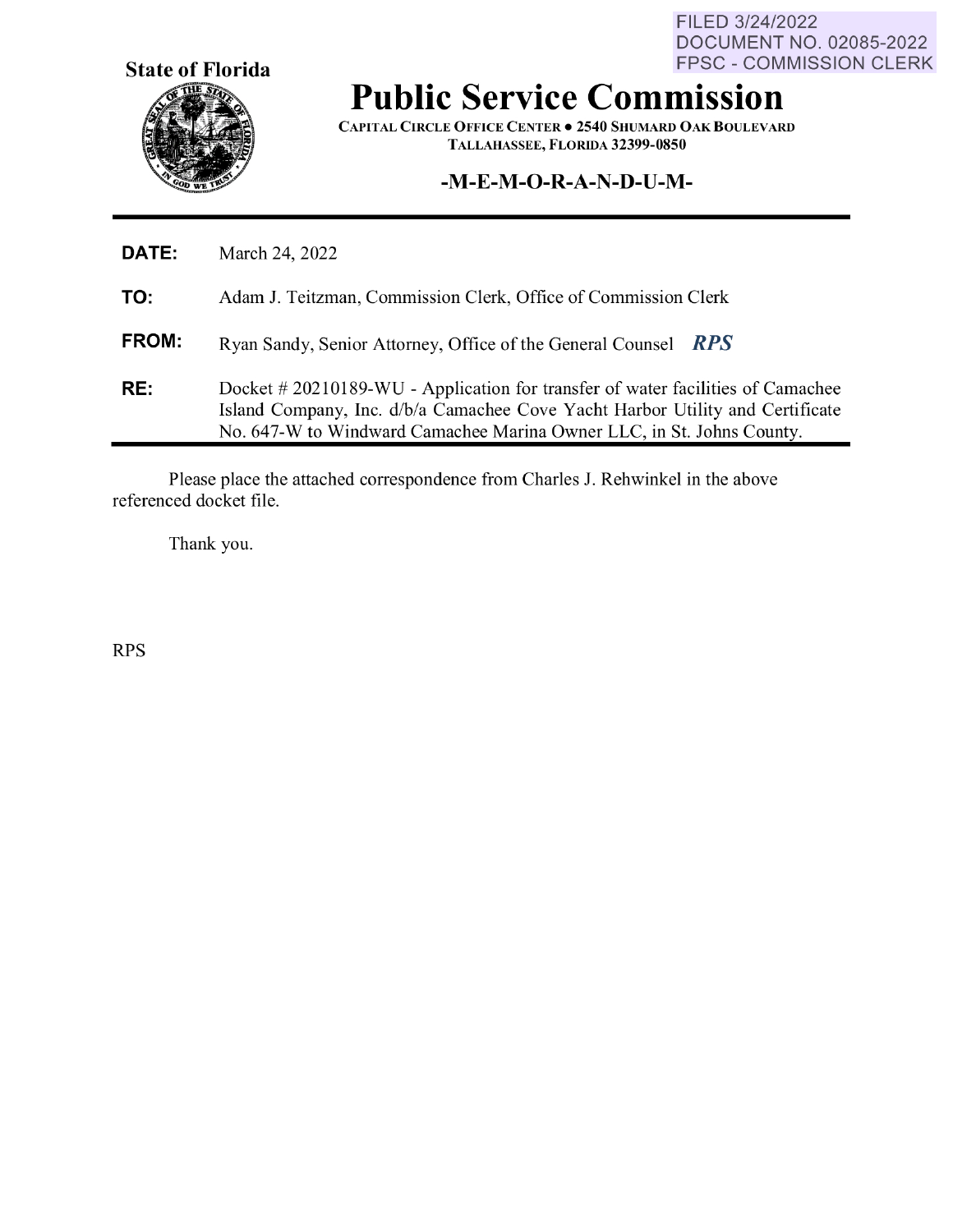

**WILTON SIMPSON**  *President of the Senate* 

## **ST ATE OF FLORIDA OFFICE OF PUBLIC COUNSEL**

**C/0 THE FLORIDA LEGISLATURE 111 WEST MADISON ST. ROOM812 TALLAHASSEE, FLORIDA 32399-1400 850-488-9330** 

**EMAIL: OPC\_ WEBSITE@LEG.STATE.FL.US WWW.FLORIDAOPC.GOV** 



**CHRIS SPROWLS**  *Speaker of the House of Representatives* 

March 23, 2022

Ryan Sandy, Esq. Office of General Counsel Florida Public Service Commission 2540 Shumard Oak Blvd. Tallahassee, Florida 3 2399-0850

VIA E-Mail

Re: Docket no 20210189-WU; In re: Application for transfer of water facilities of Camachee Island Company, Inc. d/b/a Camachee Cove Yacht Harbor Utility and Certificate No. 647-W to Windward Camachee Marina Owner LLC, in St. Johns County.

Dear Mr. Sandy:

The Office of Public Counsel (OPC) is an interested party in this docket. We have reviewed the docket file and have identified some preliminary issues and questions related to the nature of the transaction leading to the application for certificate transfer. These issues loosely relate to questions arising in the nature of acquisition adjustment, land transactions, affiliate transaction and potentially the concept of " gain-on-sale."

Having said this, we have not identified a concern about the actual certificate transfer itself and it is not our objective to derail the transfer or the transaction. Nevertheless, <sup>g</sup>iven that the Commission has recently emphatically reaffirmed its policy that establishment of rate base is inseparable from the actual certificate transfer decision, we are raising these questions now in the hopes that we can have our questions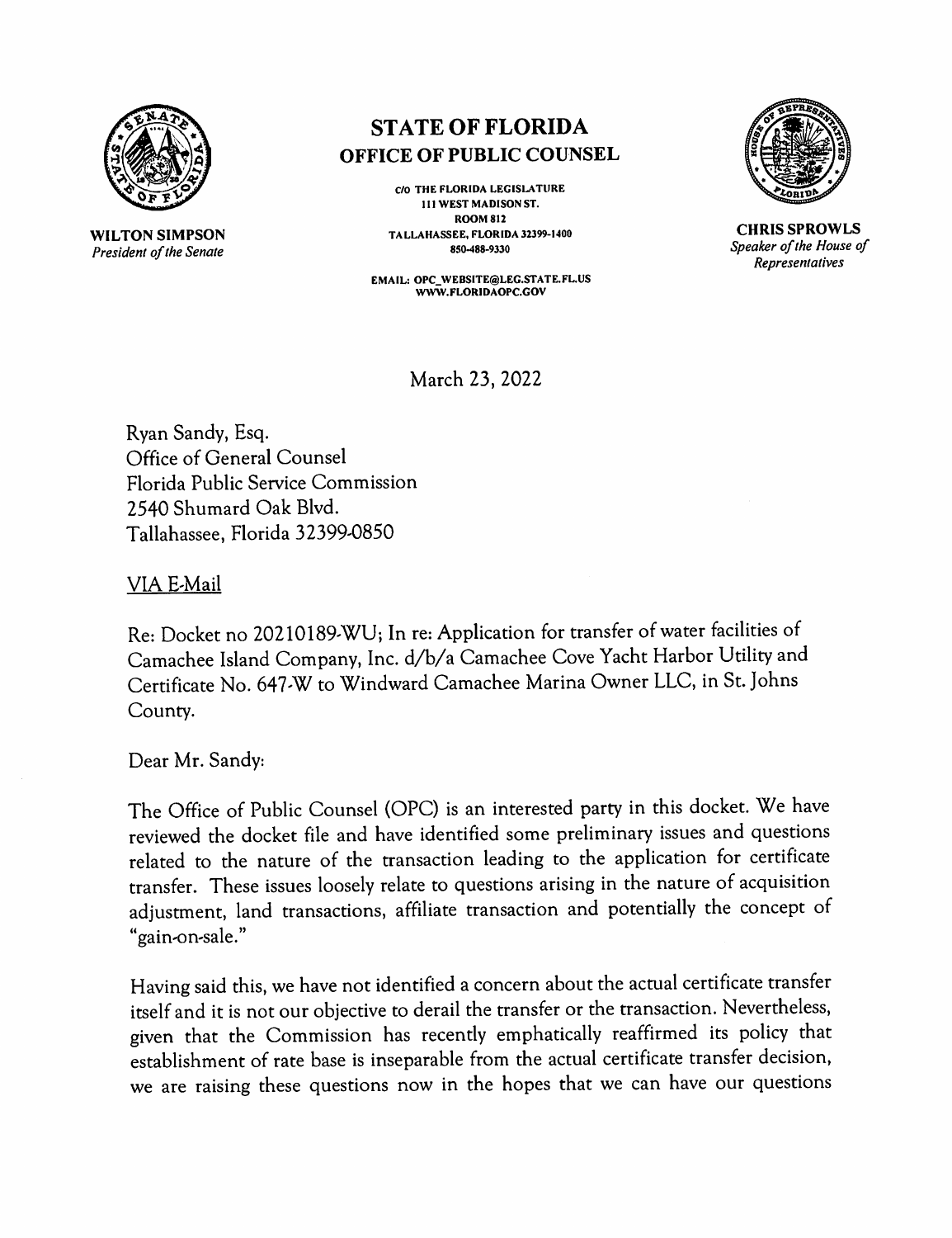March 23, 2022 Page 2

answered consistent with long-standing Commission public interest policies so that we do not need to intervene or impose unnecessary cost or delay on the applicant.

We have drafted a set of questions (attached) that we would offer to the Staff for its consideration and perhaps for submission to the company. We would even go so far as to suggest that it might be even more efficient to have an informal meeting with the applicant so that these questions or a substantial subset of them could be discussed and answered informally. It would be our ultimate hope that such a discussion could lead to a productive resolution of our questions that could facilitate conclusion of the requested relief (transfer) without any formal intervention by the OPC.

If you have any questions about this submittal, please do not hesitate to contact me at 850. 717 .03 28.

Sincerely,

*S/Charles ]. Rehwinkel*  Charles J. Rehwinkel Deputy Public Counsel

#### Attachment

Cc: Bart Fletcher Andrew Maury Kerri Maloy Travis Staats (Camachee Cove) Robert Finvarb (Windward Camachee)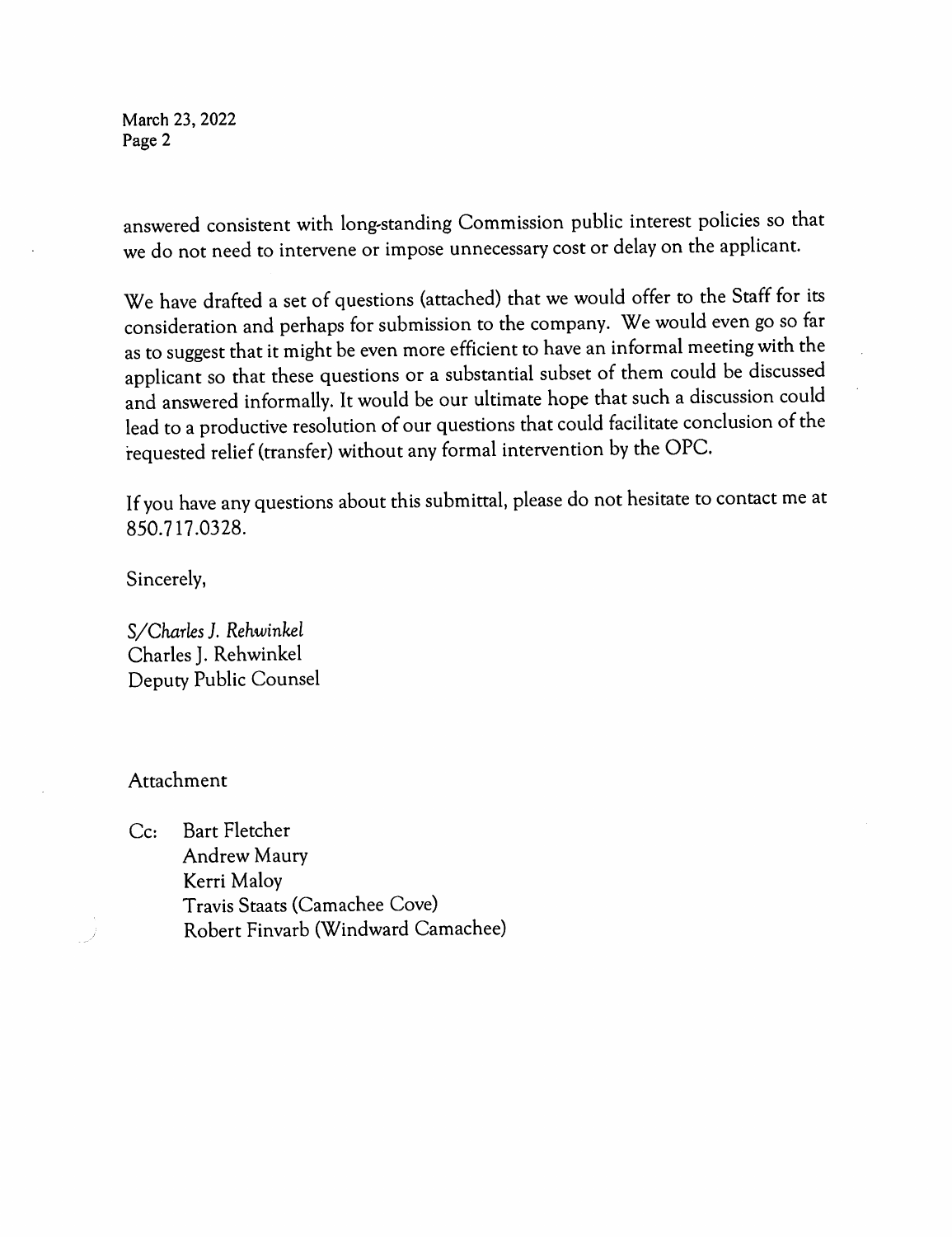## **OPC initial observations and Questions**

### **Land**

- 1. Purchase and Sale Agreement (PSA) was dated March 29, 2021
	- Seller: Camachee Island Company, Inc.
	- Seller: Camachee Cove Yacht Harbor, Inc.
	- Buyer: Windward Marina Group, Inc.
	- The PSA sold three groups of assets
		- <sup>o</sup>225.4345 acres of land in fee simple
		- <sup>o</sup>The marina business
		- <sup>o</sup>The water plant (no mention of other utility assets)
		- o Purchase price was \$32,885,558 allocated as follows:
			- $\blacksquare$  Land \$4,000,000
			- $\blacksquare$  Buildings \$5,000,000
			- Docks and piers \$10,000,000
			- Machinery and Equipment \$1,000,000
			- Goodwill  $-$  \$9,885,558
			- Bulkhead and seawall \$3,000,000
	- **Question:** When did this transaction close?
	- 2. A Bill of Sale dated August 29, 202 lpurports to be a receipt for payment from Windward Camachee Marina Owner LLC for assets that include the non-land portion of the water utility.
		- **Question:** Was any of the land associated with the water utility included in this bill of sale/receipt?
	- 3. First Amendment to PSA was executed on June 30, 2021, adjusting closing date terms.
		- Seller: Camachee Island Company, Inc.
		- Seller: Camachee Cove Yacht Harbor, Inc.
		- Buyer: Windward Marina Group, Inc.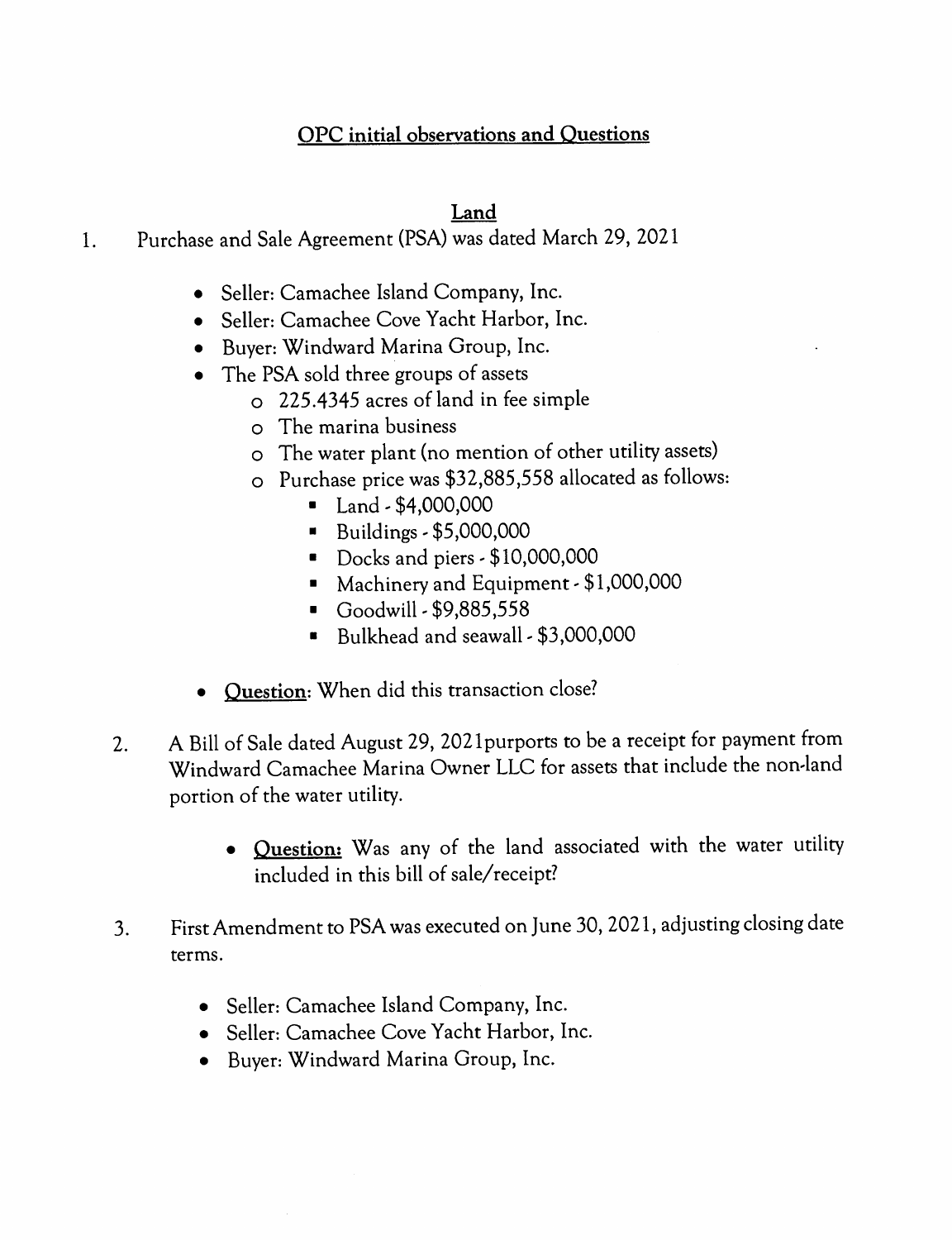- 4. Second Amendment to PSA was executed on August 30, 2021 reflecting an assignment of the buyer's interests to Windward Camachee Marina Owner LLC, executed on Windward Camachee Marina Owner LLC's behalf by Windward Camachee Marina Manager LLC.
	- Seller: Camachee Island Company, Inc.
	- Seller: Camachee Cove Yacht Harbor, Inc.
	- Buyer: Windward Camachee Marina Owner LLC
- 5. A Special Warranty Deed dated August 31, 2021 conveys 8 parcels of property that contain the same parcel numbers as those listed in the PSA. [Note: the signatures on the Deed are notarized on August 30, 2021.]
	- Seller: Camachee Island Company, Inc.
	- Seller: Camachee Cove Yacht Harbor, Inc.
	- Buyer: Windward Camachee Marina Owner LLC [NOTE: different entity than buyer on original PSA; Delaware incorporation on 6.17 .21 and Florida incorporation on 6.23.21]
- 6. March 1, 2022 Response to staffs February 12, 2022 letter indicates that the ownership percentage of the acquiring entities (greater than 5%) are as follows:
	- RF Camachee, LLC 12% (Robert Finvarb, Inc. in Fla/Delaware in 2019 under different name; current name 6.30.2021)
	- WT St. Augustine Marina Group, LLC 7% (Delaware incorporation, 10.18.19)
	- Nalpak Marina IV Camachee, LLC 44% (Northbrook, Illinois; Delaware incorporation 7.23.21)
	- AMBAR V Holdings LLC 7% (Aventura; Florida incorporation 6.16.21)
	- Cumulative ownership interests  $5\%$  30%.
	- **Question:** Who are the other owners of the utility comprising the remaining 30%? .
	- **Question:** Do any entities or individuals hold an interest in the utility in a percentage that is different than the interests that they hold for the balance of the "entire asset" as that term is used in Part II, A), 2)b) of the Application?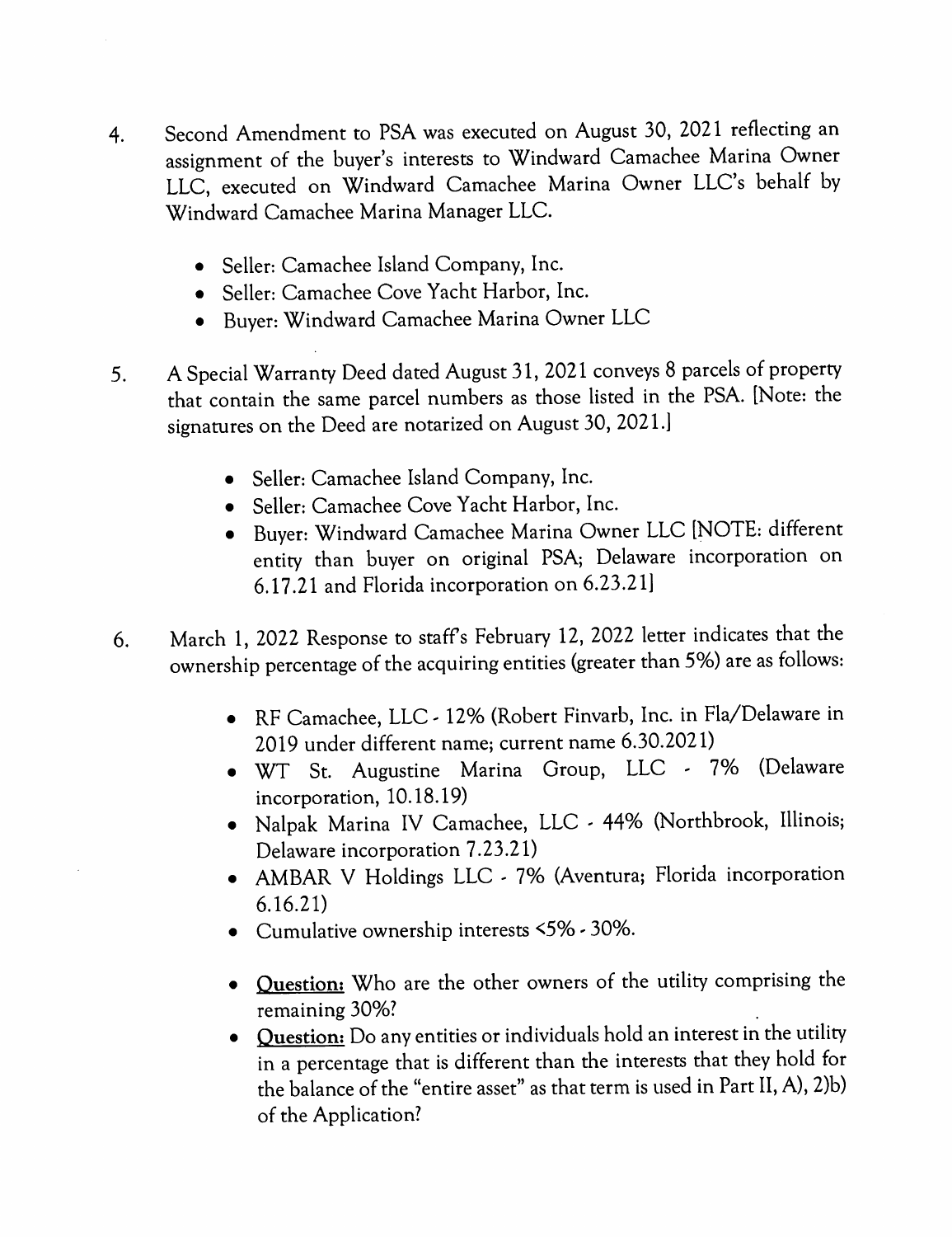- 7. Exhibit 4 to the PSA states that "Windward Camachee Marina Owner LLC will be using it's [sic] sister company Windward Marina St. Augustine to provide funding to the utility. Windward Camachee Marina LLC [omits word "Owner"] does not have any financial agreement between Windward Marina St. Augustine and the utility." [Note the last sentence of this statement does not make sense. Additionally, there is no description of how these companies are related to each other and how they are related to the utility.]
	- **Question:** What ownership interest, if any, will Windward Marina St. Augustine hold in the utility?
	- **Question:** On the Consolidated balance sheet shown in Exhibit 4 to the Application, please state whether the land associate underlying the water utility facilities is included in the \$3,000,000 balance shown under the "Consolidated" column?
	- **Question:** Please clarify the last sentence in the response to Exhibit <sup>4</sup>of the Application by stating whether no such "financial agreement" exists or whether you are saying that an entity called "Windward Camachee Marina LLC" (which is not the applicant) does not possess such agreement. In your response, please state definitively whether such an agreement exists and who possesses it?
- 8. Was any specific parcel of land ever dedicated to the utility? If so, please provide a legal description of such dedicated land and identify which of the Parcel Nos. in the Special Warranty Deed dated August 30, 2021 holds such dedicated utility land?
- 9. Was any land that was dedicated to the utility in 2009, as acknowledged by the grandfather certificate order (Order No. PSC-2009-0752-PAA-WU), transferred away from the utility prior to the requested approval of the certificate transfer that is pending in this case?
- 10. What was the role of the land underlying the water facility in facilitating the overall \$32.8 million PSA?
- 11. Please identify what steps were taken as a part of preparing to consummate the PSA transaction to provide clear title to the buyer, including performing an appraisal, abstract(s) of title, and obtaining a title opinion, including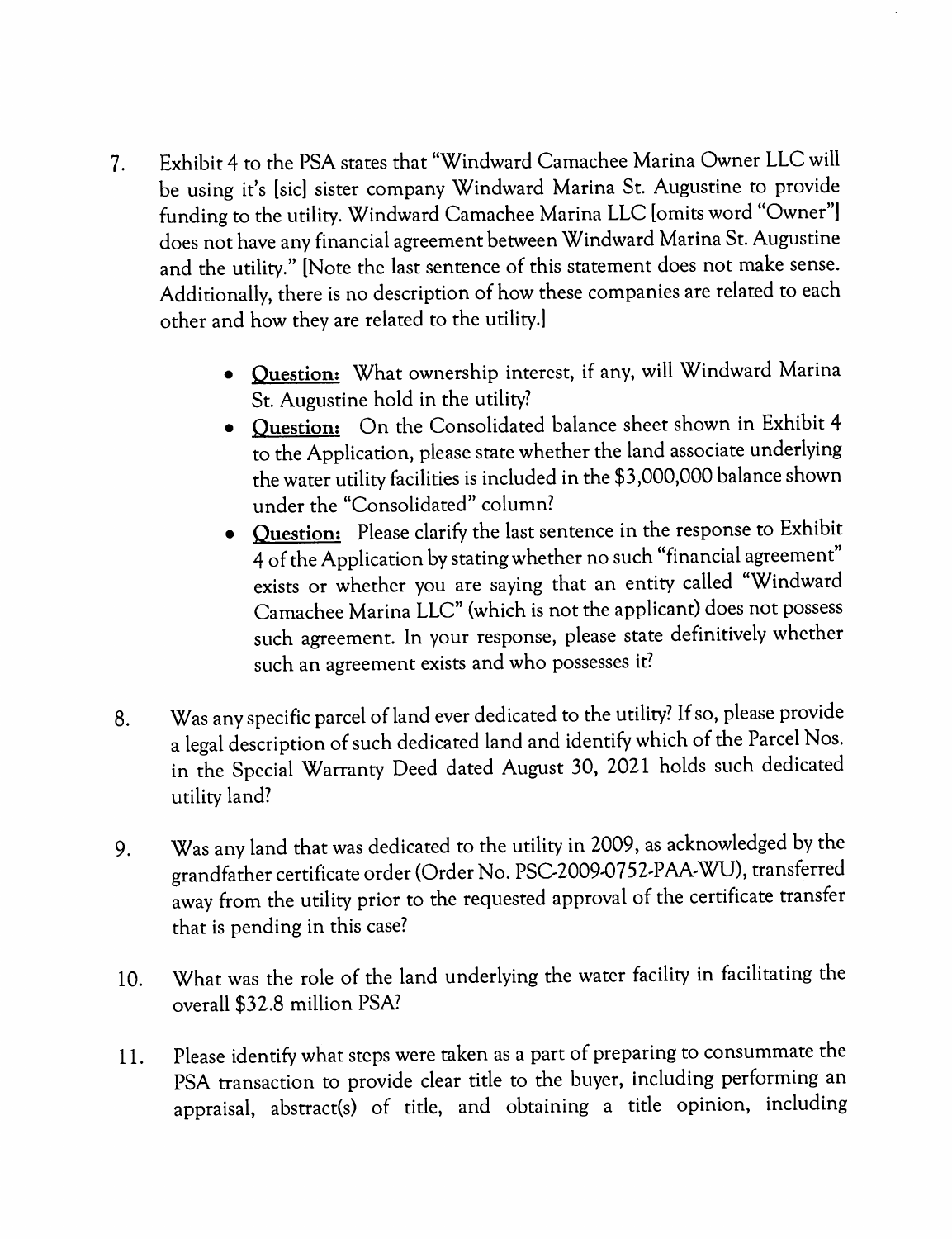identification of any encumbrances on the land resulting from the existence of the utility and Order No. PSC-2009-0752-PAA-WU.

- 12. If the utility was to be sold by CIC (or the legal owners) in the furure, how would the land be partitioned?
- 13. In the PSA under the preliminary statement, is it true that the land underlying the water utility facilities is included in the parcels listed in section "A" on page l?
- 14. In the PSA under the preliminary statement, are any of the water utility facilities included in the description in section "B" statement on pages 1 and 2?
- 15. In the PSA under the preliminary statement, are all of the water utility facilities included in the description in section "C" statement on page 2?
- 16. In the PSA under the preliminary statement, is any of the land underlying the water utility facilities included in the description in section "C" statement on page 2?
- 17. In Schedule 4 attached to the PSA, is any of the land underlying the water utility facilities included in the \$4,000,000 allocation to land?
- 18. What is the percentage of the 225 .45 acres included in the PSA transaction that comprises the land dedicated to the water utility facilities?
- 19. In Schedule 4 attached to the PSA, is the land dedicated to the water utility facilities included in any of the categories other than "Land"? If so, where?
- 20. In Schedule 4 attached to the PSA, are the water utility facilities included in the \$1,000,000 allocation to "Machinery and Equipment"?
- 21. In Schedule 4 attached to the PSA, are any of the water utility facilities included in a category other than "Machinery and Equipment"? If so, where?
- 22. In Schedule 4 attached to the PSA, what portion, if any, of the \$9,885,558 in "Goodwill" is attributable to the water utility?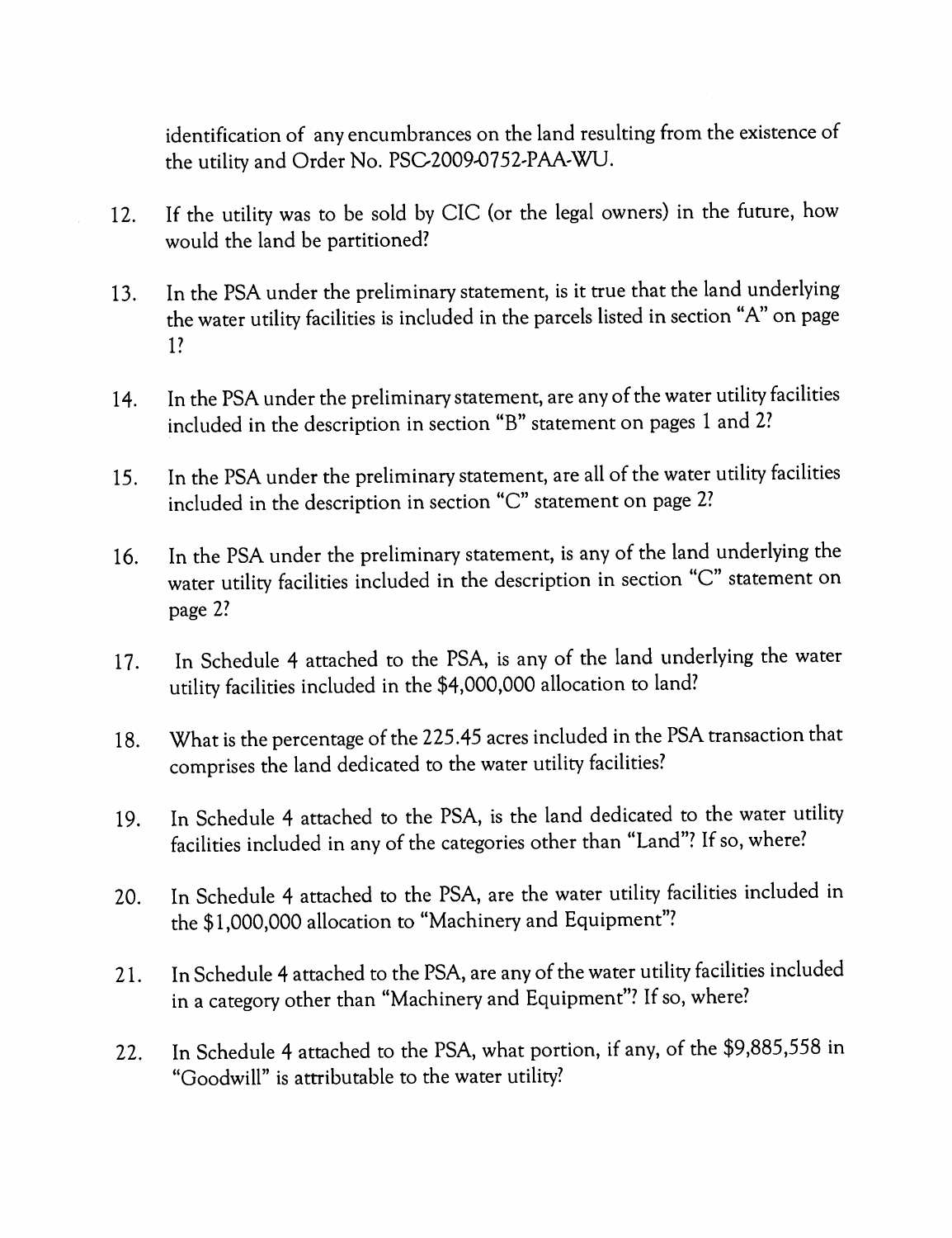### **Acquisition adjustment**

- 23. In the applicant's opinion, is there an acquisition adjustment resulting from the PSA transaction?
- 24. In the applicant's opinion is any acquisition adjustment resulting from the PSA transaction positive or negative?
- 25. Is the applicant requesting recognition of a positive acquisitions adjustment or asking the commission to ignore a negative acquisition adjustment?
- 26. If the applicant believes that a positive acquisition adjustment results from the PSA transaction, will the applicant nevertheless state in writing that it is not now nor will it in the future be, seeking recognition of a positive acquisition adjustment?
- <sup>2</sup>7. If the applicant believes that a negative acquisition adjustment has resulted but that it should be ignored, what are the reasons offered by applicant supporting the commission taking this action?
- 28. In the application at D(2), the applicant states that "the overall property is falling into disrepair." Does this apply to the utility specifically? If so, please describe how the state of disrepair manifests itself.
- 29. Did the purchaser(s) of the utility rely in any way on a state of disrepair of the utility specifically and any Commission policy established to provide an incentive for buyers to take over failing systems as a reason for making the purchase under the PSA?
- 30. Please identify the percentage of the overall \$3 2.8 million purchase represented by the value of the utility (including the land).
- 31. How, if at all, did the state of disrepair of the utility factor into the decision to consummate the PSA transaction?
- <sup>3</sup>2. Please provide an organizational chart showing all affiliated entities up to and including the ultimate parent of the applicant.